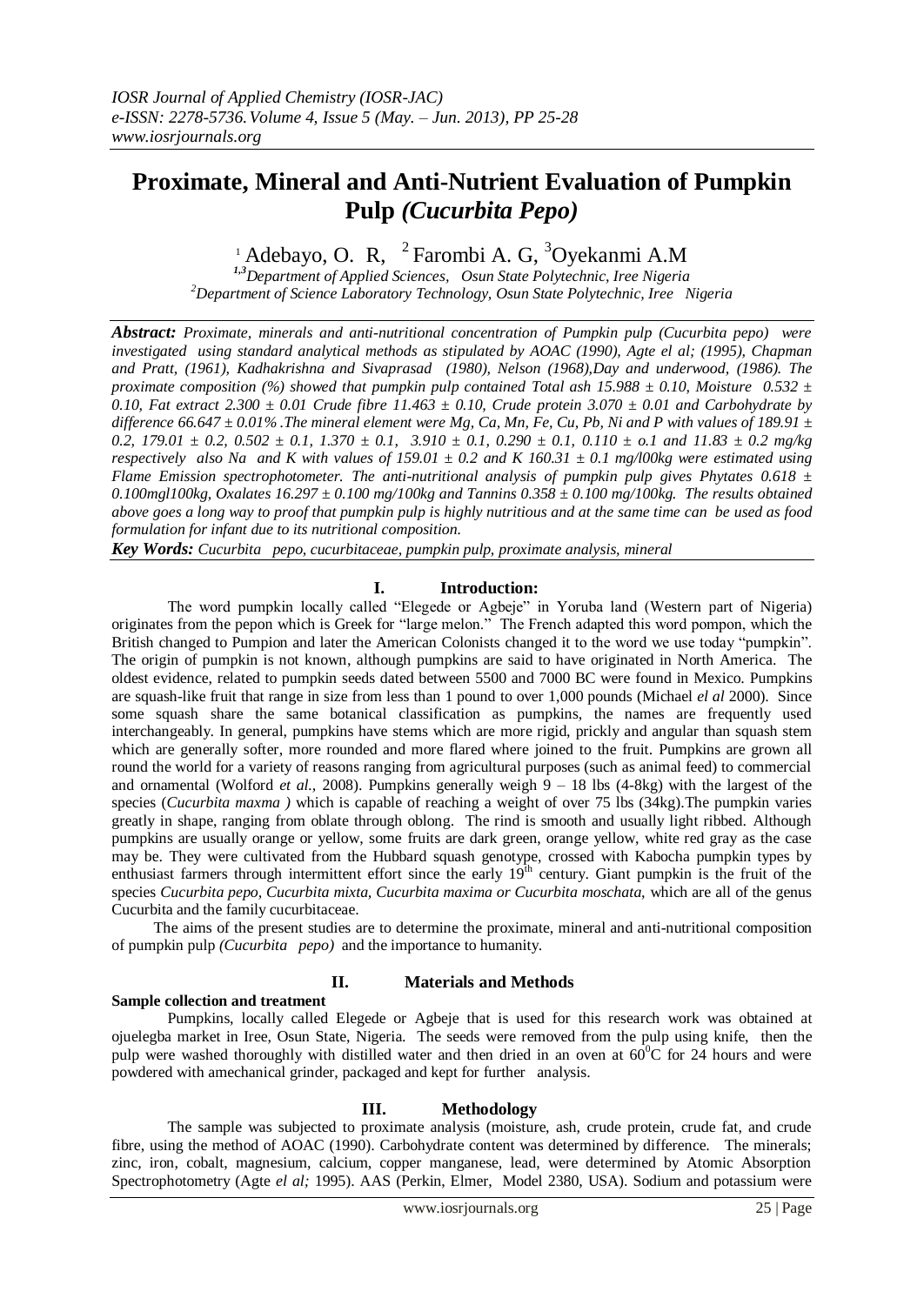determined using Flame Photometry (Chapman and Pratt, 1961). Phosphorus was determined by the Vanodo-Molybdate method (AOAC, 1990). Tannins was determined by the method of Kadhakrishna and Sivaprasad (1980), Phytic phosphorus was determined by the method described by Nelson (1968) and oxalate was determined according to the procedure of (Day and underwood, 1986).

| <b>Results And Discussions</b><br>IV.          |                                                                                                                   |                                                                                                                       |  |  |
|------------------------------------------------|-------------------------------------------------------------------------------------------------------------------|-----------------------------------------------------------------------------------------------------------------------|--|--|
| Table 1: Proximate Composition of Pumpkin Pulp |                                                                                                                   |                                                                                                                       |  |  |
|                                                | Parameter determined                                                                                              | Composition (%)                                                                                                       |  |  |
|                                                | Total ash<br>Moisture content<br>Fat ether extract<br>Crude fibre<br>Crude protein<br>Carbohydrate by difference* | $15.988 \pm 0.10$<br>$0.532 \pm 0.10$<br>$2.300 \pm 0.10$<br>$11.463 + 0.10$<br>$3.070 \pm 0.10$<br>$66.647 \pm 0.10$ |  |  |

Results of triplicate determinations ±S.D

#### \***Calculated value**

**Table 1** showed the proximate composition of pumpkin pulp with the moisture content of 0.532%, a value considered lower to 3.92 ±0.01% reported for *Vitellaria paradoxa* seed by Amoo and Adebisi (2009).The low value obtained is highly desirable in that the shelf life of the sample would be long and it will prevent microbial attack. The ash content of the sample (15.988%) was higher than the value reported for watermelon pulp of 0.21 ±0.02 by Fila *et al* (2013). Higher than 8.05±0.04% reported for *Solanum nigrum* by Akubugwo *et al.,*(2007). The higher ash content of the sample was an indication of high inorganic matters since ash content indicates the levels of inorganic matter in any sample (Adeyeye and Ajewole, 1992). The crude Fibre content of pumpkin pulp was  $11.463 \pm 0.10\%$ , this value was compared with Ginger 16.36  $\pm$  0.03 (Javid *et al,* 2010).The value obtained was desirable since a diet low in fiber is undesirable as it could cause constipation and such diets have been associated with disease of colon like pile, Hemorrholds ,appendicitis and even cancer ( Johns, 1987). However, the value could lead to lower digestibility and overall decrease in nutrient utilization since fibre slows down the rate at which nutrients enter the blood stream (Ludington and DiehI, 2005). The value obtained could also help to smooth out the ups and downs of blood sugars levels and provides more consistent energy throughout the day.

The protein content was found to be  $3.070 \pm 0.10\%$  a value considered lower than 9.08  $\pm 0.02\%$ reported for *Baphia nitida* by Amoo and Adebisi (2009). It can be deduced that pumpkin has a considerable range of protein which help in tissue building. The crude Fat content of the pumpkin pulp observed in the study was  $2.3 \pm 0.019\%$  which was higher than 1.29±0.1% for carica papaya by Oloyede (2005) from the obtained values. Pumpkin pulp is not a rich source of oil and therefore be recommended to patient whom high fats content is a risk factor. Carbohydrate content was to be  $66.64 \pm 0.10\%$ , compared to the energy content of value of 43.54 ± 0.19% for *S.nigrum* (Akubugwo *et al.,* 2007). Pumpkin pulp is a very good source of energy.

|--|

| Parameter determined | Mean value $\pm$ S.D    |
|----------------------|-------------------------|
|                      |                         |
| Na                   | 159.010<br>0.20<br>$+$  |
| K                    | 160.310<br>0.11<br>$+$  |
| Mg                   | 189.910<br>0.30<br>$+$  |
| Ca                   | 179.010 $\pm$<br>0.10   |
| Mn                   | 0.502<br>0.10<br>$\pm$  |
| Fe                   | 1.370<br>0.40<br>$+$    |
| Cu                   | 3.910<br>0.12<br>$+$    |
| Ni                   | 0.290<br>0.10<br>$+$    |
| P                    | 11.830<br>0.10<br>$\pm$ |
| Pb                   | 0.290<br>0.10<br>$\pm$  |

Results of triplicate determinations ±S.D

 The Mineral element analysis as shown in Table 2 indicated that pumpkin pulp contained high level of the analyzed mineral elements of Mn, Fe, Cu, Pb, Ni and P whose values were  $0.502 \pm 0.02$ ,  $1.370 \pm 0.10$ ,  $3.910 \pm 0.10$ ,  $0.290 \pm 0.01$ ,  $0.110 \pm 0.01$  and  $11.83 \pm 0.02$  mg/L respectively and Na, K, Mg and Ca were 159.01  $\pm$  0.02, 160.31 $\pm$  0.10, 189.91  $\pm$  020 and 179.01  $\pm$  0.2 mg/100g respectively. The level of lead Pb is within the range of WHO acceptable daily intake of 0.21 – 0.25 mg/day (FAO, 1993). Pumpkin pulp is not detrimental to health. The range of Ni obtained in this study was lower than  $0.05 - 5$  mg/Kg/reported for plant food by the National Academy of sciences. This shows that the level of Ni in the sample is not hazardous to human health. The level of copper is within the acceptable range set by WHO of  $2 - 5$  mg intake per day (WHO, 1998, Cantilli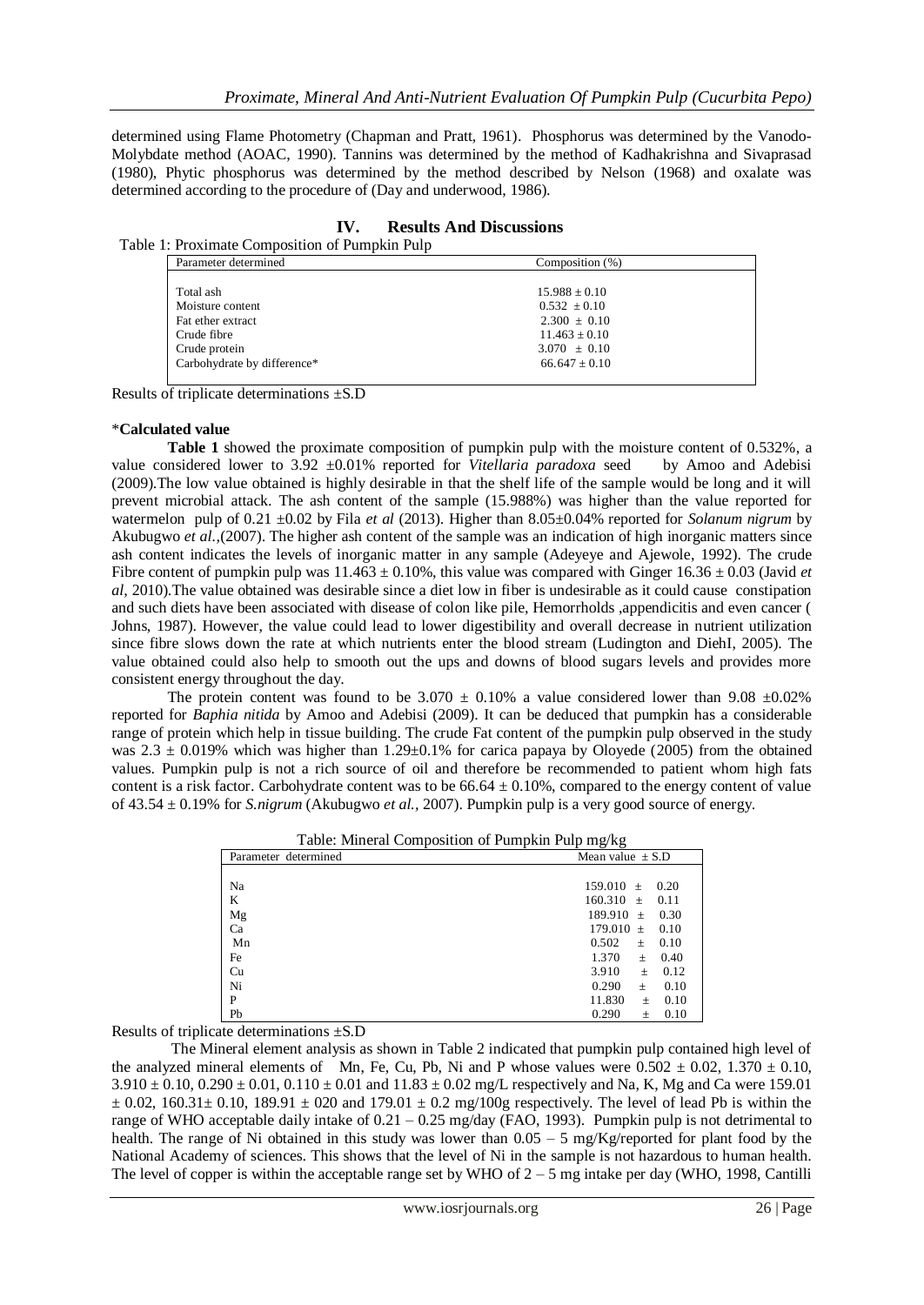*et al,* 1994). It shows that pumpkin pulp is not detrimental to health. The level of iron (Fe) outlined by WHO is about 10 – 30 mg/day (Cantill *et al*, 1994).Pumpkin pulp is not up to the recommended value, although not very low to be recommended for consumption since lack of iron on the body results to fewerned corpuscles as it is the chief constituent of hemoglobin. Potassium is an essential nutrient and has an important role in the synthesis of amino acid and protein (Malik, 1982). Calcium and Magnesium play significant roles in photosynthesis, carbohydrate metabolism, nucleic acids and binding agents of cell wall (Russel, 1973). Calcium assists in teeth development (Brody, 1994). Magnesium is an essential mineral for enzyme activity and like Calcium and Chloride, Magnesium also plays a role in regulating the acid alkaline balance in the body. Phosphorus is needed for bone growth, kidney function and cell growth. It also plays a role in maintaining the body acid alkaline balance. (Fallon, 2001).

| Table 3: Anti nutrient Composition of Pumpkin Pulp |                    |  |  |
|----------------------------------------------------|--------------------|--|--|
| Parameter determined                               | Composition mg/kg  |  |  |
| Phytates                                           | $0.618 \pm 0.110$  |  |  |
| Oxalates                                           | $16.297 \pm 0.200$ |  |  |
| <b>Tannins</b><br>dallaata dataminationa (CD)      | $0.358 \pm 0.100$  |  |  |

Results of triplicate determinations ±S.D

The result of the anti-nutritional analysis (mg/100g) in Table 3 revealed the values for phytates 0.618  $\pm$ 0.100, Tannins  $0.358 \pm 0.100$  and Oxalates  $16.297 \pm 0.100$ . The values obtained will make the detected nutrient in the sample available for full utilization by the body for both its metabolic and physiological activities. The level of tannins in the sample was very low and so could limit the absorption of the vital nutrients i.e. iron and protein (Lewis and Theodore, 1996)

#### **V. Conclusion**

From all indications, it could be concluded that pumpkin, (*Cucurbita pepo*) pulp is a good supplement of protein, carbohydrate and fat with low anti nutrient. This coupled with high mineral content which is advantageous for man and animals. From the results of this research work and the conclusion drawn therefrom, I wish to recommend the use of pumpkin pulp as a food additive so as to enhance the exploitation of the full potentials of the plant.

#### **References**

- [1] Adeyeye ,A and Ajewole ,K. (1992). Chemical Composition of Fatty Acid Profile of Cereals in Nigeria *J Food Chem* .21: 41-44.
- [2] Agte, V. V, Gokhale, M. K., Paknikar, K.M. and Chiplonkar, S. (1995). Assessments of peral millet versus rice-based diets for bioavailability of four trace metals plant Foods for human Nutrition 48,149-158
- [3] AOAC (1990) . Official method of analysis 15<sup>th</sup> Edition. Association of Official Analytical Chemist. Washington, DC. USA
- [4 ] Amoo,I.A and Adebisi,G.A.(2009).Nutrients and Antinutrients Composition of Olax subscorpiodes, *Vitellaria papadoxa, Annona senegelensis and Baphianitida Int.J.chem.Sci.,* 7(1); 369-377.
- [5] Akubugwo, I.E.,Obasi ,A.N.and Ginika, S.C. (2007).Nutritional potential of the Leaves and Seeds of Black Nightshade- *Solanum nigrum L.Var Virginicum* from Afikpo- Nigeria *pak.J.Nutri.* 6(4);;323-326.
- [6] Brody T, (1994). Nutritional Biochemistry San Diego CA: Academic Press 2nd Edition PP: 761-794
- [7 ] Cantilli.,R, Abernathy., C.O, Donohue., J. M, Mertz., W .and Olins.,S.(1994). Risk Assessment of Essential Trace Element. Washington, DC. ILSI Press PP 13-125
- [8] Chapman, D. H & Pratt, P.F (1961). Methods of analysis Of soils, plants and water. University of California, Riverside: Division of Agricultural Science.
- [9] Day and Underwood (1986). Quantification of oxalate Laboratory manual information center for Agriculture research in the dry Areas, Aleppo Syria.
- [10] Fallon., S. and Mg, M.G (2001). Nourishing traditions the cook book that challenges Politically correct nutrition and the Diet Dictocrats. Revised  $2<sup>nd</sup>$  Edition. PP 40-45.
- [11]Fila,W.A,Itam,E.H,Johnson,J.T.,Odey,M.O,EFFiong,E.E.,Dasofunjo.,andAmboE.E(2013 ).Comparative proximate composition of watermelon Citrullus lanatus, Squash Cucurbita pepo and Rambutan Nephellum lappaceum. International journal of Science and Technology Volume 2 No.1
- [12] FAO/WHO(1993).Evaluation of Certain Food Additives and Contaminants. WHO Report series 837.Geneva:
- [13] Kadhakrishna, M.R and Sivaprasad J. (1980): Tannins content of sorghum varieties and their roles in iron bio-availability *J. Agric food chemistry* 28:55-57
- [14] Javid., H, Ali., B. and Farman., U. (2010). Proximate and nutrient analysis of the Locally manufactured Herbal medicines and its raw material.
- [15] John, D.F.(1987).Factor influencing Endogenous Amino Acid Secretion in proc of the 1987 Sym. Poultry Husbandry. Res. Foundation. Pp65-8.
- [16] Lewis and Theodore J. (1996). Tannin *J.Amer Oriental Soc.*Ct 13,33-34.
- [17] Ludington A. and DiehI H. (2005). *HeaIth power* –*HeaIth by Choice Not by Change* Review and HeraId publishing Association, Hagerstown, MD 21740.pp191
- [18] OIoyede., O.I.(2005). Chemical Profile of Unripe Pulp of *Carica papaya*
- [19] .Makkar and Good child (1996). Quantification of tannin. A Laboratory manual Information center for Agricultural Research in the areas of Aleppo, Syria.